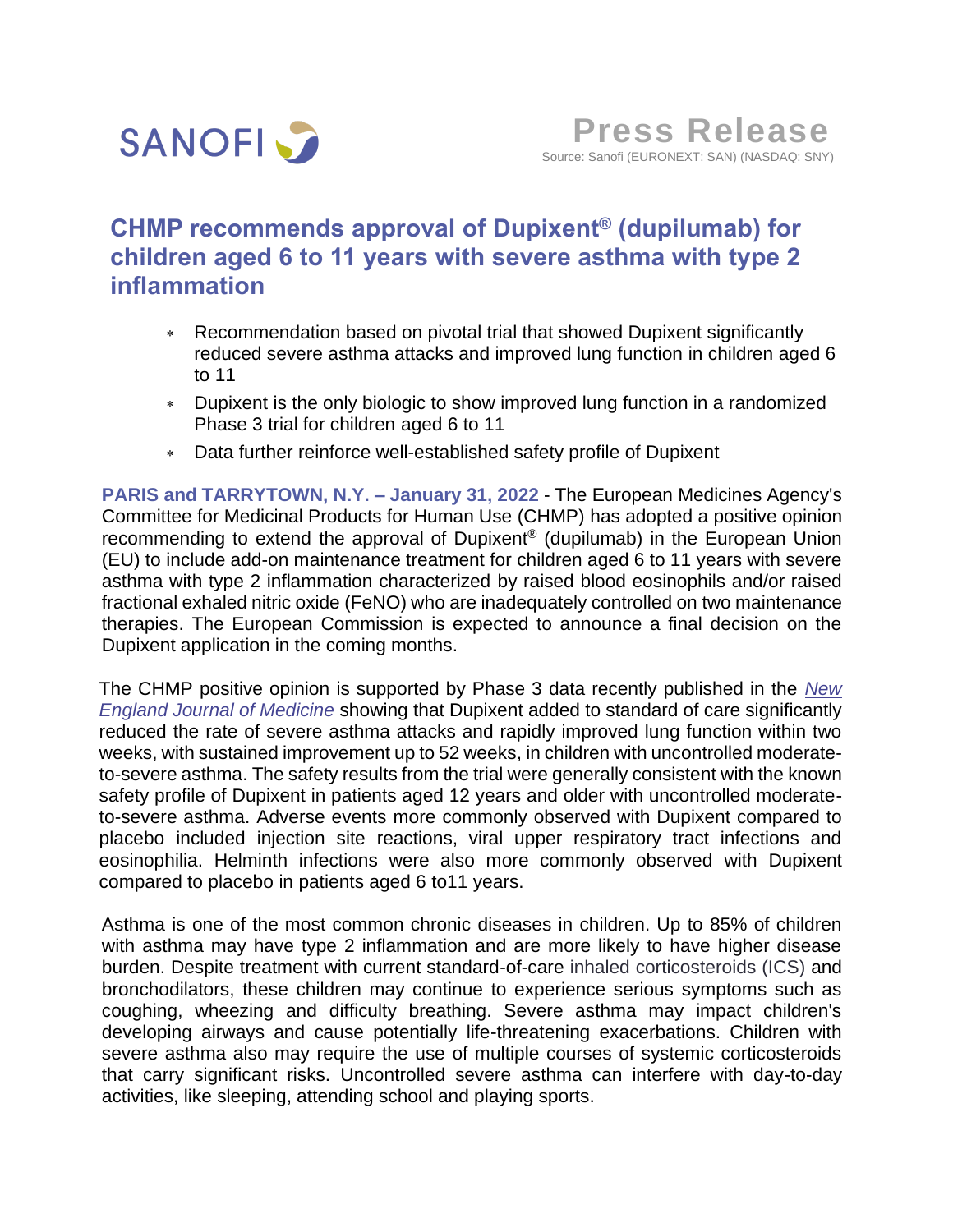On October 20, 2021, Dupixent was approved by the FDA as an add-on maintenance treatment for patients aged 6 to 11 years with moderate-to-severe asthma characterized by an eosinophilic phenotype or with oral corticosteroid-dependent asthma. The use of Dupixent in children aged 6 to 11 years with uncontrolled severe asthma is investigational in the EU and is not yet approved.

## **About Dupixent**

Dupixent is a fully human monoclonal antibody that inhibits the signaling of the interleukin-4 (IL-4) and interleukin-13 (IL-13) pathways and is not an immunosuppressant. IL-4 and IL-13 are key and central drivers of the type 2 inflammation that plays a major role in atopic dermatitis, asthma and chronic rhinosinusitis with nasal polyposis (CRSwNP).

Dupixent is currently approved in Europe for adults and adolescents 12 years and older as an add-on maintenance treatment for severe asthma with type 2 inflammation characterized by raised blood eosinophils and/or raised FeNO, who are inadequately controlled with high-dose ICS plus another medicinal product for maintenance treatment. It is also approved in the U.S., Japan and other countries around the world for use in certain patients with asthma, specific patients with moderate-to-severe atopic dermatitis as well as CRSwNP in different age populations. Dupixent is also approved in one or more of these indications in more than 60 countries around the world, and more than 350,000 patients have been treated globally.

## **Dupilumab Development Program**

Dupilumab is being jointly developed by Sanofi and Regeneron under a global collaboration agreement. To date, dupilumab has been studied across 60 clinical trials involving more than 10,000 patients with various chronic diseases driven in part by type 2 inflammation.

In addition to the currently approved indications, Sanofi and Regeneron are studying dupilumab in a broad range of diseases driven by type 2 inflammation or other allergic processes including chronic obstructive pulmonary disease with evidence of type 2 inflammation (Phase 3), pediatric atopic dermatitis (6 months to 5 years of age, Phase 3), eosinophilic esophagitis (Phase 3), bullous pemphigoid (Phase 3), prurigo nodularis (Phase 3), chronic spontaneous urticaria (Phase 3), chronic inducible urticaria-cold (Phase 3), chronic rhinosinusitis without nasal polyposis (Phase 3), allergic fungal rhinosinusitis (Phase 3), allergic bronchopulmonary aspergillosis (Phase 3) and peanut allergy (Phase 2). These potential uses of dupilumab are currently under clinical investigation, and the safety and efficacy in these conditions have not been fully evaluated by any regulatory authority.

## **About Regeneron**

Regeneron (NASDAQ: REGN) is a leading biotechnology company that invents life-transforming medicines for people with serious diseases. Founded and led for over 30 years by physician-scientists, our unique ability to repeatedly and consistently translate science into medicine has led to nine FDA-approved treatments and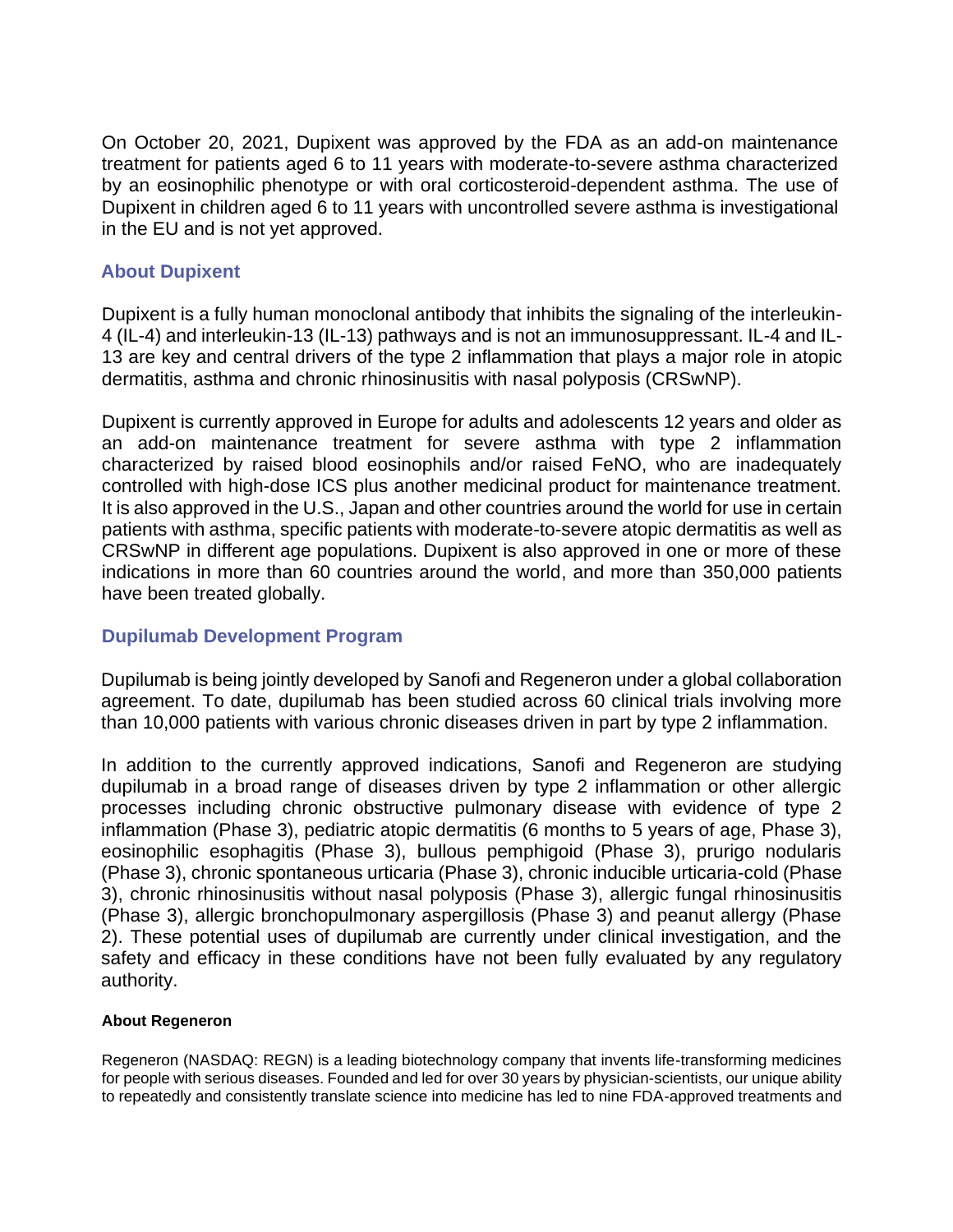numerous product candidates in development, almost all of which were homegrown in our laboratories. Our medicines and pipeline are designed to help patients with eye diseases, allergic and inflammatory diseases, cancer, cardiovascular and metabolic diseases, pain, hematologic conditions, infectious diseases and rare diseases.

Regeneron is accelerating and improving the traditional drug development process through our proprietary *VelociSuite®* technologies, such as *VelocImmune®*, which uses unique genetically humanized mice to produce optimized fully human antibodies and bispecific antibodies, and through ambitious research initiatives such as the Regeneron Genetics Center, which is conducting one of the largest genetics sequencing efforts in the world.

For additional information about the company, please visit [www.regeneron.com](http://www.regeneron.com/) or follow @Regeneron on Twitter.

### **About Sanofi**

Sanofi is dedicated to supporting people through their health challenges. We are a global biopharmaceutical company focused on human health. We prevent illness with vaccines, provide innovative treatments to fight pain and ease suffering. We stand by the few who suffer from rare diseases and the millions with long-term chronic conditions.

With more than 100,000 people in 100 countries, Sanofi is transforming scientific innovation into healthcare solutions around the globe.

**Sanofi Media Relations Contact** Sally Bain Tel: +1 (781) 264-1091 Sally.Bain@sanofi.com

**Regeneron Media Relations Contact** Ashleigh Dixon Tel: +1 (914) 374-2422 [Ashleigh.Dixon@regeneron.com](mailto:Ashleigh.Dixon@regeneron.com)

**Investor Relations Contacts Paris** Eva Schaefer-Jansen Arnaud Delepine Nathalie Pham

**Investor Relations Contact North America** Felix Lauscher

Tel: +33 (0)1 53 77 45 45 [investor.relations@sanofi.com](mailto:investor.relations@sanofi.com) <https://www.sanofi.com/en/investors/contact>

**Regeneron Investor Relations Contact** Vesna Tosic Tel: +1 (914) 847-5443 [Vesna.Tosic@regeneron.com](mailto:Vesna.Tosic@regeneron.com)

#### *Sanofi Forward-Looking Statements*

*This press release contains forward-looking statements as defined in the Private Securities Litigation Reform Act of 1995, as amended. Forward-looking statements are statements that are not historical facts. These statements include projections and estimates regarding the marketing and other potential of the product, or regarding potential future*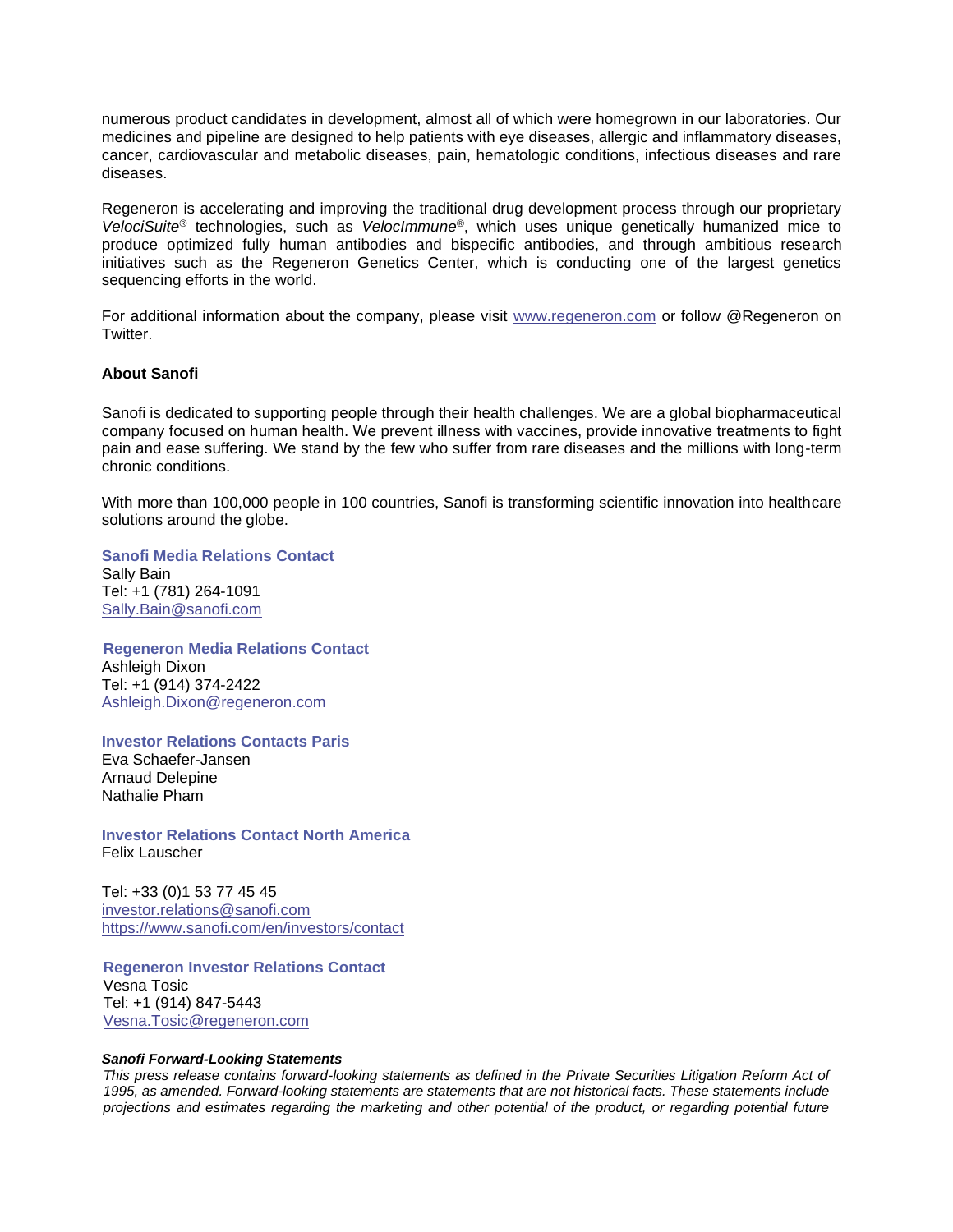*revenues from the product. Forward-looking statements are generally identified by the words "expects," "anticipates," "believes," "intends," "estimates," "plans" and similar expressions. Although Sanofi's management believes that the expectations reflected in such forward-looking statements are reasonable, investors are cautioned that forward-looking information and statements are subject to various risks and uncertainties, many of which are difficult to predict and generally beyond the control of Sanofi, that could cause actual results and developments to differ materially from those expressed in, or implied or projected by, the forward-looking information and statements. These risks and uncertainties include among other things, unexpected regulatory actions or delays, or government regulation generally, that could affect the availability or commercial potential of the product, the fact that product may not be commercially successful, the uncertainties inherent in research and development, including future clinical data and analysis of existing clinical data relating to the product, including post marketing, unexpected safety, quality or manufacturing issues, competition in general, risks associated with intellectual property and any related future litigation and the ultimate outcome of such litigation, and volatile economic and market conditions, and the impact that COVID-19 will have on us, our customers, suppliers, vendors, and other business partners, and the financial condition of any one of them, as well as on our employees and on the global economy as a whole. Any material effect of COVID-19 on any of the foregoing could also adversely impact us. This situation is changing rapidly, and additional impacts may arise of which we are not currently aware and may exacerbate other previously identified risks. The risks and uncertainties also include the uncertainties discussed or identified in the public filings with the SEC and the AMF made by Sanofi, including those listed under "Risk Factors" and "Cautionary Statement Regarding Forward-Looking Statements" in Sanofi's annual report on Form 20-F for the year ended December 31, 2020. Other than as required by applicable law, Sanofi does not undertake any obligation to update or revise any forward-looking information or statements.*

#### *Regeneron Forward-Looking Statements and Use of Digital Media*

*This press release includes forward-looking statements that involve risks and uncertainties relating to future events and the future performance of Regeneron Pharmaceuticals, Inc. ("Regeneron" or the "Company"), and actual events or results may differ materially from these forward-looking statements. Words such as "anticipate," "expect," "intend," "plan," "believe," "seek," "estimate," variations of such*  words, and similar expressions are intended to identify such forward-looking statements, although not all *forward-looking statements contain these identifying words. These statements concern, and these risks and uncertainties include, among others, the impact of SARS-CoV-2 (the virus that has caused the COVID-19 pandemic) on Regeneron's business and its employees, collaborators, and suppliers and other third parties on which Regeneron relies, Regeneron's and its collaborators' ability to continue to conduct research and clinical programs, Regeneron's ability to manage its supply chain, net product sales of products marketed or otherwise commercialized by Regeneron and/or its collaborators or licensees (collectively, "Regeneron's Products"), and the global economy; the nature, timing, and possible success and therapeutic applications of Regeneron's Products and product candidates being developed by Regeneron and/or its collaborators or licensees (collectively, "Regeneron's Product Candidates") and research and clinical programs now underway or planned, including without limitation Dupixent® (dupilumab); the impact of the opinion adopted by the European Medicines Agency's Committee for Medicinal Products for Human Use discussed in this press release on potential approval by the European Commission of Dupixent as an add-on maintenance treatment for children aged 6 to 11 years with severe asthma with type 2 inflammation who are inadequately controlled on two maintenance therapies and the timing of any such approval; uncertainty of the utilization, market acceptance, and commercial success of Regeneron's Products and Regeneron's Product Candidates and the impact of studies (whether conducted by Regeneron or others and whether mandated or voluntary), including the study discussed in this press release, on any of the foregoing or any potential regulatory approval of Regeneron's Products (such as Dupixent) and Regeneron's Product Candidates; the likelihood, timing, and scope of possible regulatory approval and commercial launch of Regeneron's Product Candidates and new indications for Regeneron's Products, such as Dupixent for the treatment of chronic obstructive pulmonary disease with evidence of type 2 inflammation, pediatric atopic dermatitis, eosinophilic esophagitis, bullous pemphigoid, prurigo nodularis, chronic spontaneous urticaria, chronic inducible urticaria-cold, chronic rhinosinusitis without nasal polyposis, allergic fungal rhinosinusitis, allergic bronchopulmonary aspergillosis, peanut allergy, and other potential indications; the ability of Regeneron's collaborators, licensees, suppliers, or other third parties (as applicable) to perform manufacturing, filling, finishing, packaging, labeling, distribution, and other steps related to Regeneron's Products and Regeneron's Product Candidates; the ability of Regeneron to manage supply chains for multiple products and product candidates; safety issues resulting from the administration of Regeneron's Products (such as Dupixent) and Regeneron's Product Candidates in patients, including serious complications or side effects in connection with the use of Regeneron's Products and Regeneron's Product Candidates in clinical trials; determinations by regulatory*